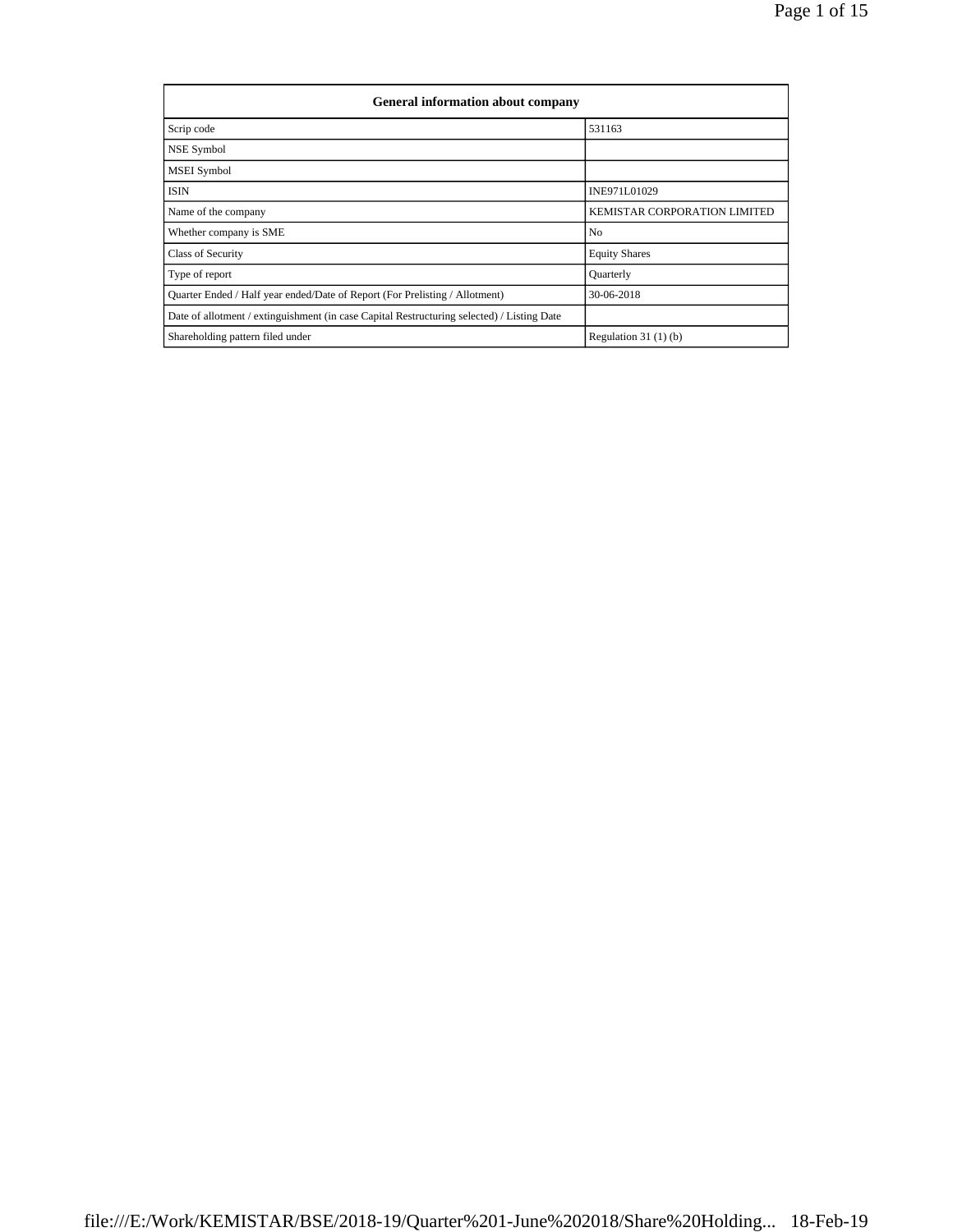|                | <b>Declaration</b>                                                                        |                |                                |                       |                            |  |  |  |  |  |
|----------------|-------------------------------------------------------------------------------------------|----------------|--------------------------------|-----------------------|----------------------------|--|--|--|--|--|
| Sr.<br>No.     | Particular                                                                                | Yes/No         | Promoter and<br>Promoter Group | Public<br>shareholder | Non Promoter-Non<br>Public |  |  |  |  |  |
|                | Whether the Listed Entity has issued any partly paid up<br>shares?                        | N <sub>0</sub> | N <sub>0</sub>                 | N <sub>0</sub>        | No                         |  |  |  |  |  |
| $\overline{2}$ | Whether the Listed Entity has issued any Convertible<br>Securities?                       | N <sub>o</sub> | N <sub>0</sub>                 | N <sub>0</sub>        | No                         |  |  |  |  |  |
| 3              | Whether the Listed Entity has issued any Warrants?                                        | N <sub>0</sub> | N <sub>0</sub>                 | N <sub>0</sub>        | No.                        |  |  |  |  |  |
| $\overline{4}$ | Whether the Listed Entity has any shares against which<br>depository receipts are issued? | N <sub>o</sub> | N <sub>o</sub>                 | N <sub>o</sub>        | No.                        |  |  |  |  |  |
| 5              | Whether the Listed Entity has any shares in locked-in?                                    | Yes            | Yes                            | Yes                   | N <sub>o</sub>             |  |  |  |  |  |
| 6              | Whether any shares held by promoters are pledge or<br>otherwise encumbered?               | N <sub>0</sub> | N <sub>o</sub>                 |                       |                            |  |  |  |  |  |
| $\overline{7}$ | Whether company has equity shares with differential<br>voting rights?                     | N <sub>o</sub> | N <sub>0</sub>                 | N <sub>o</sub>        | No                         |  |  |  |  |  |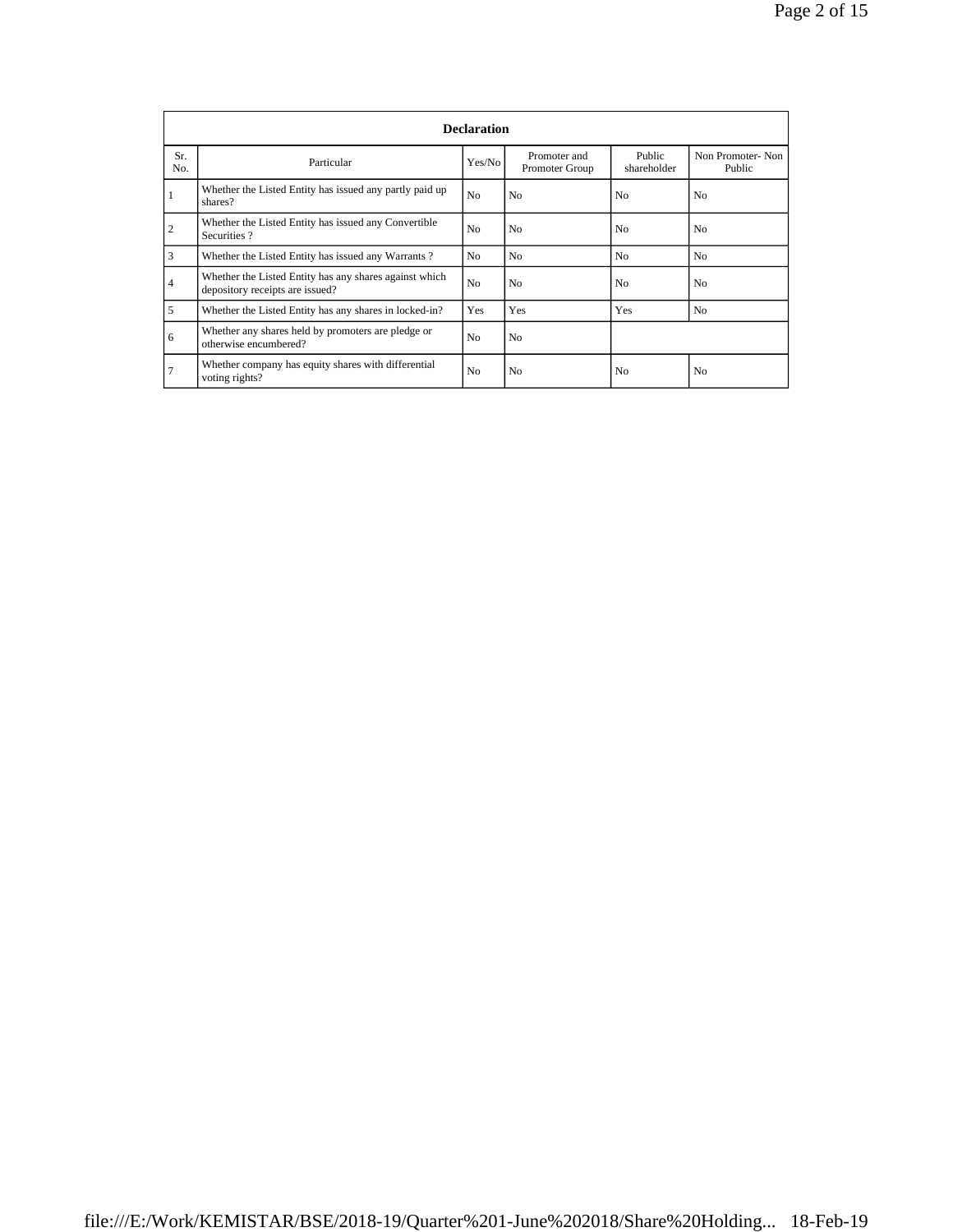|                   | <b>Table I - Summary Statement holding of specified securities</b> |                                                                            |                                   |                             |                          |                                  |                                                                                       |                                                                  |  |                      |       |
|-------------------|--------------------------------------------------------------------|----------------------------------------------------------------------------|-----------------------------------|-----------------------------|--------------------------|----------------------------------|---------------------------------------------------------------------------------------|------------------------------------------------------------------|--|----------------------|-------|
|                   |                                                                    |                                                                            | No. of                            | No. Of<br>Partly            | No. Of<br>shares         | Total nos.                       | Shareholding as<br>a % of total no.<br>of shares<br>(calculated as<br>per SCRR, 1957) | Number of Voting Rights held in each<br>class of securities (IX) |  |                      |       |
| Category<br>$($ I | Category of<br>shareholder<br>(II)                                 | Nos. Of<br>shareholders<br>(III)                                           | fully paid<br>up equity<br>shares | paid-up<br>equity<br>shares | underlying<br>Depository | shares<br>held (VII)<br>$=(IV)+$ |                                                                                       | No of Voting (XIV)<br>Rights                                     |  | Total as a<br>$%$ of |       |
|                   |                                                                    | Receipts<br>held<br>$(V)+(VI)$<br>held $(IV)$<br>(VI)<br>$(A+B+C2)$<br>(V) | (VIII) As a % of                  | <b>Class</b><br>eg: $X$     | <b>Class</b><br>eg:y     | Total                            | $(A+B+C)$                                                                             |                                                                  |  |                      |       |
| (A)               | Promoter &<br>Promoter<br>Group                                    | 15                                                                         | 4563448                           |                             |                          | 4563448                          | 73.41                                                                                 | 4563448                                                          |  | 4563448              | 73.41 |
| (B)               | Public                                                             | 1455                                                                       | 1653040                           |                             |                          | 1653040                          | 26.59                                                                                 | 1653040                                                          |  | 1653040              | 26.59 |
| (C)               | <b>Non</b><br>Promoter-<br>Non Public                              |                                                                            |                                   |                             |                          |                                  |                                                                                       |                                                                  |  |                      |       |
| (C1)              | <b>Shares</b><br>underlying<br><b>DRs</b>                          |                                                                            |                                   |                             |                          |                                  |                                                                                       |                                                                  |  |                      |       |
| (C2)              | Shares held<br>by<br>Employee<br>Trusts                            |                                                                            |                                   |                             |                          |                                  |                                                                                       |                                                                  |  |                      |       |
|                   | Total                                                              | 1470                                                                       | 6216488                           |                             |                          | 6216488                          | 100                                                                                   | 6216488                                                          |  | 6216488              | 100   |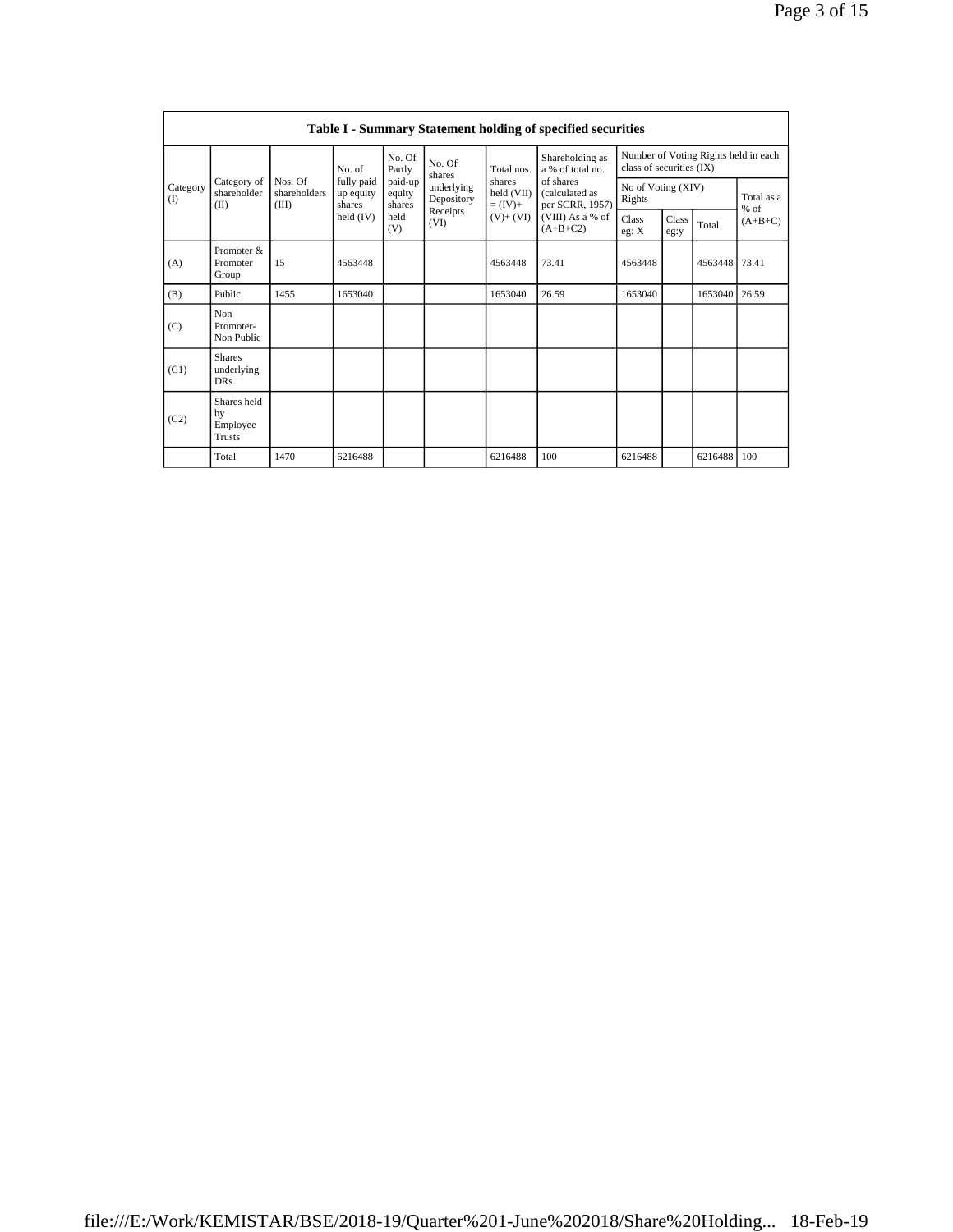|                          | Table I - Summary Statement holding of specified securities |                                                                                                                                |                         |                                                                                                                           |                                                                                                                                                                                         |                                        |                                                         |                                                                               |                                                    |                                       |  |
|--------------------------|-------------------------------------------------------------|--------------------------------------------------------------------------------------------------------------------------------|-------------------------|---------------------------------------------------------------------------------------------------------------------------|-----------------------------------------------------------------------------------------------------------------------------------------------------------------------------------------|----------------------------------------|---------------------------------------------------------|-------------------------------------------------------------------------------|----------------------------------------------------|---------------------------------------|--|
| Category<br>$($ $\Gamma$ | Category of<br>shareholder<br>(II)                          | No. Of<br>No. of<br><b>Shares</b><br><b>Shares</b><br>Underlying<br>Outstanding<br>convertible<br>securities<br>$(X_i)$<br>(X) | Underlying              | No. Of<br><b>Shares</b><br>Underlying<br>Outstanding<br>convertible<br>securities and<br>No. Of<br>Warrants<br>$(X_i)(a)$ | Shareholding,<br>as a % assuming<br>full conversion<br>of convertible<br>securities (as a<br>percentage of<br>diluted share<br>capital) $(XI)$ =<br>$(VII)+(X)$ As a<br>% of $(A+B+C2)$ | Number of<br>Locked in shares<br>(XII) |                                                         | Number of<br><b>Shares</b><br>pledged or<br>otherwise<br>encumbered<br>(XIII) |                                                    | Number of<br>equity shares<br>held in |  |
|                          |                                                             |                                                                                                                                | Outstanding<br>Warrants |                                                                                                                           |                                                                                                                                                                                         | No. (a)                                | As a<br>$%$ of<br>total<br><b>Shares</b><br>held<br>(b) | No.<br>(a)                                                                    | As a %<br>of total<br><b>Shares</b><br>held<br>(b) | dematerialized<br>form $(XIV)$        |  |
| (A)                      | Promoter &<br>Promoter<br>Group                             |                                                                                                                                |                         |                                                                                                                           | 73.41                                                                                                                                                                                   | 4443188 97.36                          |                                                         |                                                                               |                                                    | 4563448                               |  |
| (B)                      | Public                                                      |                                                                                                                                |                         |                                                                                                                           | 26.59                                                                                                                                                                                   | 1195000                                | 72.29                                                   |                                                                               |                                                    | 1275792                               |  |
| (C)                      | Non<br>Promoter-<br>Non Public                              |                                                                                                                                |                         |                                                                                                                           |                                                                                                                                                                                         |                                        |                                                         |                                                                               |                                                    |                                       |  |
| (C1)                     | <b>Shares</b><br>underlying<br>DR <sub>S</sub>              |                                                                                                                                |                         |                                                                                                                           |                                                                                                                                                                                         |                                        |                                                         |                                                                               |                                                    |                                       |  |
| (C2)                     | Shares held<br>by<br>Employee<br><b>Trusts</b>              |                                                                                                                                |                         |                                                                                                                           |                                                                                                                                                                                         |                                        |                                                         |                                                                               |                                                    |                                       |  |
|                          | Total                                                       |                                                                                                                                |                         |                                                                                                                           | 100                                                                                                                                                                                     | 5638188 90.7                           |                                                         |                                                                               |                                                    | 5839240                               |  |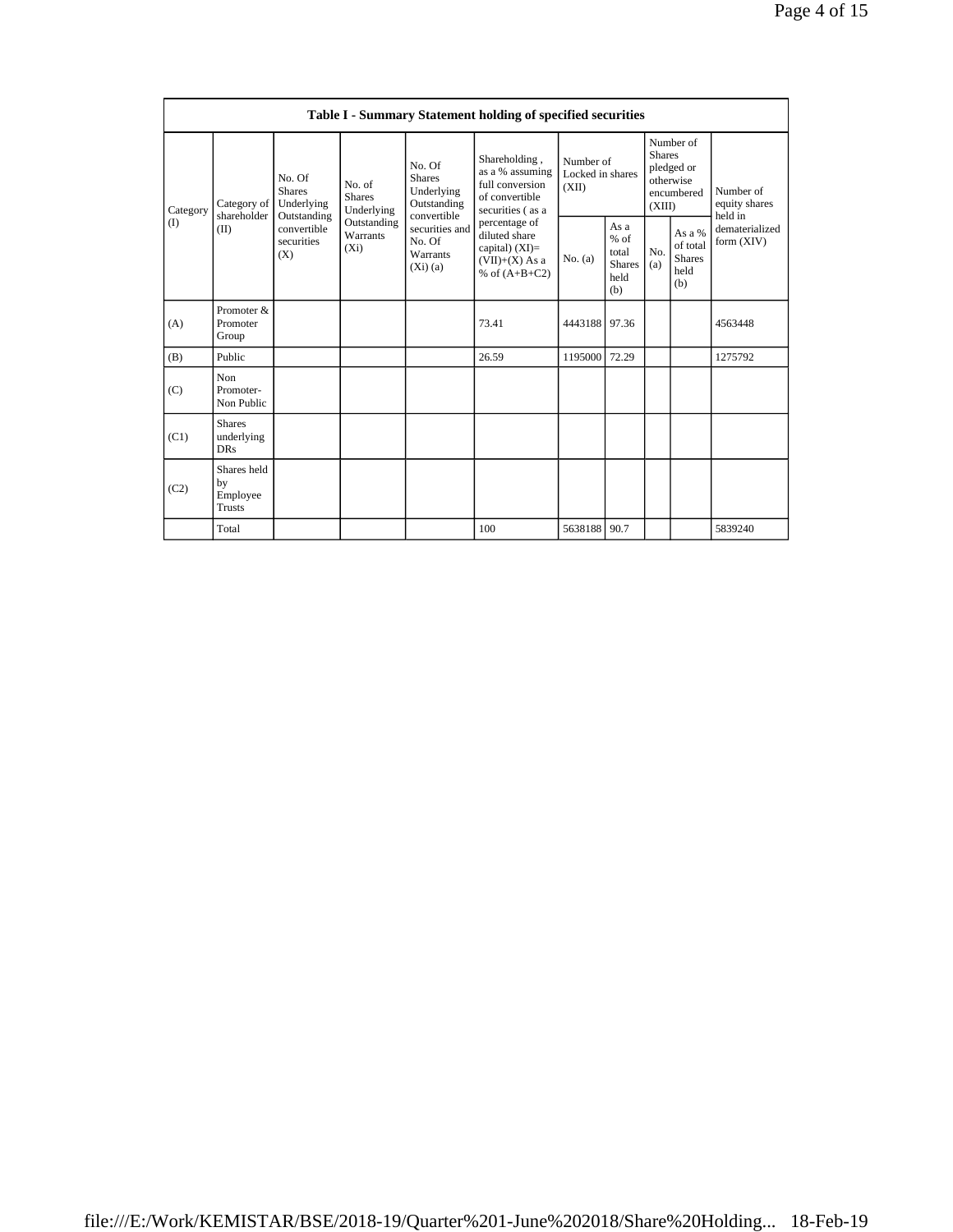|                                                                                             | Table II - Statement showing shareholding pattern of the Promoter and Promoter Group                                |                                                                              |                                   |                       |                          |                            |                                                                                                               |                           |               |                 |                                 |
|---------------------------------------------------------------------------------------------|---------------------------------------------------------------------------------------------------------------------|------------------------------------------------------------------------------|-----------------------------------|-----------------------|--------------------------|----------------------------|---------------------------------------------------------------------------------------------------------------|---------------------------|---------------|-----------------|---------------------------------|
|                                                                                             |                                                                                                                     |                                                                              | No. of                            | No.<br>Of<br>Partly   | No. Of<br>shares         | Total<br>nos.<br>shares    | Shareholding<br>Number of Voting Rights held in<br>as a % of<br>each class of securities (IX)<br>total no. of |                           |               |                 |                                 |
| Sr.                                                                                         | Category & Name<br>of the<br>Shareholders (I)                                                                       | Nos. Of<br>shareholders<br>(III)                                             | fully paid<br>up equity<br>shares | paid-<br>up<br>equity | underlying<br>Depository | held<br>$(VII) =$          | shares<br>(calculated as<br>per SCRR,                                                                         | No of Voting (XIV) Rights |               | Total<br>as a % |                                 |
|                                                                                             |                                                                                                                     |                                                                              | held $(IV)$                       | shares<br>held<br>(V) | Receipts<br>(VI)         | $(IV)+$<br>$(V)$ +<br>(VI) | 1957) (VIII)<br>As a % of<br>$(A+B+C2)$                                                                       | Class eg:<br>X            | Class<br>eg:y | Total           | of<br>Total<br>Voting<br>rights |
| А                                                                                           | Table II - Statement showing shareholding pattern of the Promoter and Promoter Group                                |                                                                              |                                   |                       |                          |                            |                                                                                                               |                           |               |                 |                                 |
| (1)                                                                                         | Indian                                                                                                              |                                                                              |                                   |                       |                          |                            |                                                                                                               |                           |               |                 |                                 |
| (a)                                                                                         | Individuals/Hindu<br>undivided Family                                                                               | 15                                                                           | 4563448                           |                       |                          | 4563448                    | 73.41                                                                                                         | 4563448                   |               | 4563448         | 73.41                           |
| Sub-Total<br>(A)(1)                                                                         |                                                                                                                     | 15                                                                           | 4563448                           |                       |                          | 4563448                    | 73.41                                                                                                         | 4563448                   |               | 4563448         | 73.41                           |
| (2)                                                                                         | Foreign                                                                                                             |                                                                              |                                   |                       |                          |                            |                                                                                                               |                           |               |                 |                                 |
| Total<br>Shareholding<br>of Promoter<br>and Promoter<br>Group $(A)=$<br>$(A)(1)+(A)$<br>(2) |                                                                                                                     | 15                                                                           | 4563448                           |                       |                          | 4563448                    | 73.41                                                                                                         | 4563448                   |               | 4563448         | 73.41                           |
| B                                                                                           |                                                                                                                     | Table III - Statement showing shareholding pattern of the Public shareholder |                                   |                       |                          |                            |                                                                                                               |                           |               |                 |                                 |
| (1)                                                                                         | Institutions                                                                                                        |                                                                              |                                   |                       |                          |                            |                                                                                                               |                           |               |                 |                                 |
| (3)                                                                                         | Non-institutions                                                                                                    |                                                                              |                                   |                       |                          |                            |                                                                                                               |                           |               |                 |                                 |
| (a(i))                                                                                      | Individuals -<br>i.Individual<br>shareholders<br>holding nominal<br>share capital up to<br>Rs. 2 lakhs.             | 1414                                                                         | 433640                            |                       |                          | 433640                     | 6.98                                                                                                          | 433640                    |               | 433640          | 6.98                            |
| (a(ii))                                                                                     | Individuals - ii.<br>Individual<br>shareholders<br>holding nominal<br>share capital in<br>excess of Rs. 2<br>lakhs. | 24                                                                           | 1216264                           |                       |                          | 1216264                    | 19.57                                                                                                         | 1216264                   |               | 1216264         | 19.57                           |
| (e)                                                                                         | Any Other<br>(specify)                                                                                              | 17                                                                           | 3136                              |                       |                          | 3136                       | 0.05                                                                                                          | 3136                      |               | 3136            | 0.05                            |
| Sub-Total (B)<br>(3)                                                                        |                                                                                                                     | 1455                                                                         | 1653040                           |                       |                          | 1653040                    | 26.59                                                                                                         | 1653040                   |               | 1653040         | 26.59                           |
| <b>Total Public</b><br>Shareholding<br>$(B)=(B)(1)+$<br>$(B)(2)+(B)(3)$                     |                                                                                                                     | 1455                                                                         | 1653040                           |                       |                          | 1653040                    | 26.59                                                                                                         | 1653040                   |               | 1653040         | 26.59                           |
| C                                                                                           | Table IV - Statement showing shareholding pattern of the Non Promoter- Non Public shareholder                       |                                                                              |                                   |                       |                          |                            |                                                                                                               |                           |               |                 |                                 |
| Total<br>$(A+B+C2)$                                                                         |                                                                                                                     | 1470                                                                         | 6216488                           |                       |                          | 6216488                    | 100                                                                                                           | 6216488                   |               | 6216488         | 100                             |
| Total<br>$(A+B+C)$                                                                          |                                                                                                                     | 1470                                                                         | 6216488                           |                       |                          | 6216488                    | 100                                                                                                           | 6216488                   |               | 6216488         | 100                             |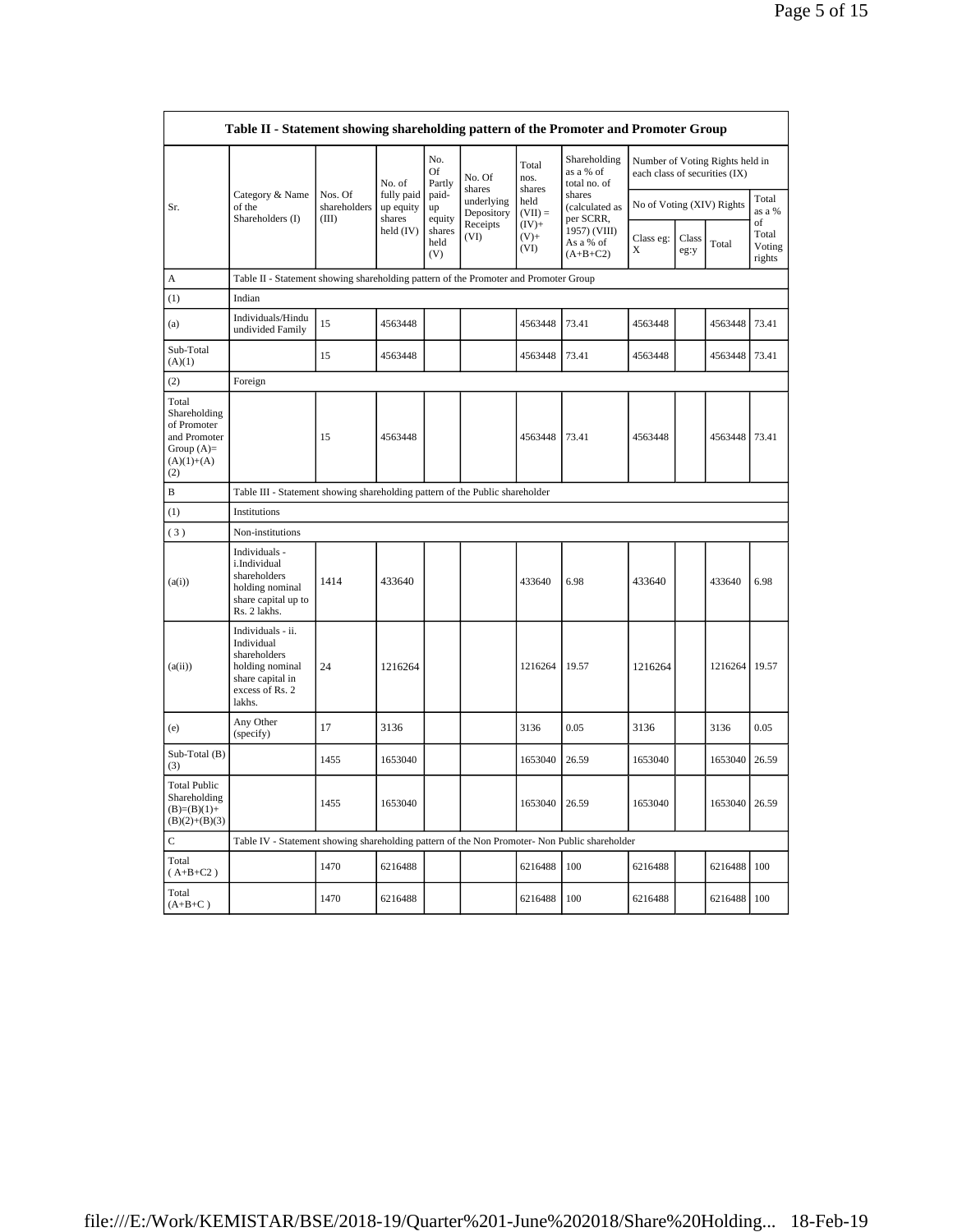|                                                                                         | Table II - Statement showing shareholding pattern of the Promoter and Promoter Group          |                                                                                      |                                                                                                               |                                                                                                            |                                        |                                                    |                                                                               |                                                |                                                         |  |  |
|-----------------------------------------------------------------------------------------|-----------------------------------------------------------------------------------------------|--------------------------------------------------------------------------------------|---------------------------------------------------------------------------------------------------------------|------------------------------------------------------------------------------------------------------------|----------------------------------------|----------------------------------------------------|-------------------------------------------------------------------------------|------------------------------------------------|---------------------------------------------------------|--|--|
| Sr.                                                                                     | No. Of<br><b>Shares</b><br>Underlying<br>Outstanding<br>convertible<br>securities (X)         | No. of Shares<br>Underlying<br>Outstanding                                           | No. Of Shares<br>Underlying<br>Outstanding<br>convertible<br>securities and<br>No. Of<br>Warrants (Xi)<br>(a) | Shareholding, as a<br>% assuming full<br>conversion of<br>convertible<br>securities (as a<br>percentage of | Number of<br>Locked in shares<br>(XII) |                                                    | Number of<br><b>Shares</b><br>pledged or<br>otherwise<br>encumbered<br>(XIII) |                                                | Number of<br>equity shares<br>held in<br>dematerialized |  |  |
|                                                                                         |                                                                                               | Warrants<br>$(X_i)$                                                                  |                                                                                                               | diluted share<br>capital) $(XI) = (VII)$<br>$+(X)$ As a % of<br>$(A+B+C2)$                                 | No. (a)                                | As a %<br>of total<br><b>Shares</b><br>held<br>(b) | No.<br>(a)                                                                    | As a %<br>of total<br><b>Shares</b><br>held(b) | form (XIV)                                              |  |  |
| А                                                                                       |                                                                                               | Table II - Statement showing shareholding pattern of the Promoter and Promoter Group |                                                                                                               |                                                                                                            |                                        |                                                    |                                                                               |                                                |                                                         |  |  |
| (1)                                                                                     | Indian                                                                                        |                                                                                      |                                                                                                               |                                                                                                            |                                        |                                                    |                                                                               |                                                |                                                         |  |  |
| (a)                                                                                     |                                                                                               |                                                                                      |                                                                                                               | 73.41                                                                                                      | 4443188                                | 97.36                                              |                                                                               |                                                | 4563448                                                 |  |  |
| Sub-Total (A)<br>(1)                                                                    |                                                                                               |                                                                                      |                                                                                                               | 73.41                                                                                                      | 4443188 97.36                          |                                                    |                                                                               |                                                | 4563448                                                 |  |  |
| (2)                                                                                     | Foreign                                                                                       |                                                                                      |                                                                                                               |                                                                                                            |                                        |                                                    |                                                                               |                                                |                                                         |  |  |
| Total<br>Shareholding<br>of Promoter<br>and Promoter<br>Group $(A)=(A)$<br>$(1)+(A)(2)$ |                                                                                               |                                                                                      |                                                                                                               | 73.41                                                                                                      | 4443188 97.36                          |                                                    |                                                                               |                                                | 4563448                                                 |  |  |
| $\, {\bf B}$                                                                            |                                                                                               |                                                                                      |                                                                                                               | Table III - Statement showing shareholding pattern of the Public shareholder                               |                                        |                                                    |                                                                               |                                                |                                                         |  |  |
| (1)                                                                                     | Institutions                                                                                  |                                                                                      |                                                                                                               |                                                                                                            |                                        |                                                    |                                                                               |                                                |                                                         |  |  |
| (3)                                                                                     | Non-institutions                                                                              |                                                                                      |                                                                                                               |                                                                                                            |                                        |                                                    |                                                                               |                                                |                                                         |  |  |
| (a(i))                                                                                  |                                                                                               |                                                                                      |                                                                                                               | 6.98                                                                                                       | $\overline{0}$                         | $\mathbf{0}$                                       |                                                                               |                                                | 57240                                                   |  |  |
| (a(ii))                                                                                 |                                                                                               |                                                                                      |                                                                                                               | 19.57                                                                                                      | 1195000                                | 98.25                                              |                                                                               |                                                | 1216264                                                 |  |  |
| (e)                                                                                     |                                                                                               |                                                                                      |                                                                                                               | 0.05                                                                                                       | $\overline{0}$                         | $\overline{0}$                                     |                                                                               |                                                | 2288                                                    |  |  |
| Sub-Total (B)<br>(3)                                                                    |                                                                                               |                                                                                      |                                                                                                               | 26.59                                                                                                      | 1195000                                | 72.29                                              |                                                                               |                                                | 1275792                                                 |  |  |
| <b>Total Public</b><br>Shareholding<br>$(B)=(B)(1)+$<br>$(B)(2)+(B)(3)$                 |                                                                                               |                                                                                      |                                                                                                               | 26.59                                                                                                      | 1195000 72.29                          |                                                    |                                                                               |                                                | 1275792                                                 |  |  |
| $\mathbf C$                                                                             | Table IV - Statement showing shareholding pattern of the Non Promoter- Non Public shareholder |                                                                                      |                                                                                                               |                                                                                                            |                                        |                                                    |                                                                               |                                                |                                                         |  |  |
| Total<br>$(A+B+C2)$                                                                     |                                                                                               |                                                                                      |                                                                                                               | 100                                                                                                        | 5638188                                | 90.7                                               |                                                                               |                                                | 5839240                                                 |  |  |
| Total<br>$(A+B+C)$                                                                      |                                                                                               |                                                                                      |                                                                                                               | 100                                                                                                        | 5638188 90.7                           |                                                    |                                                                               |                                                | 5839240                                                 |  |  |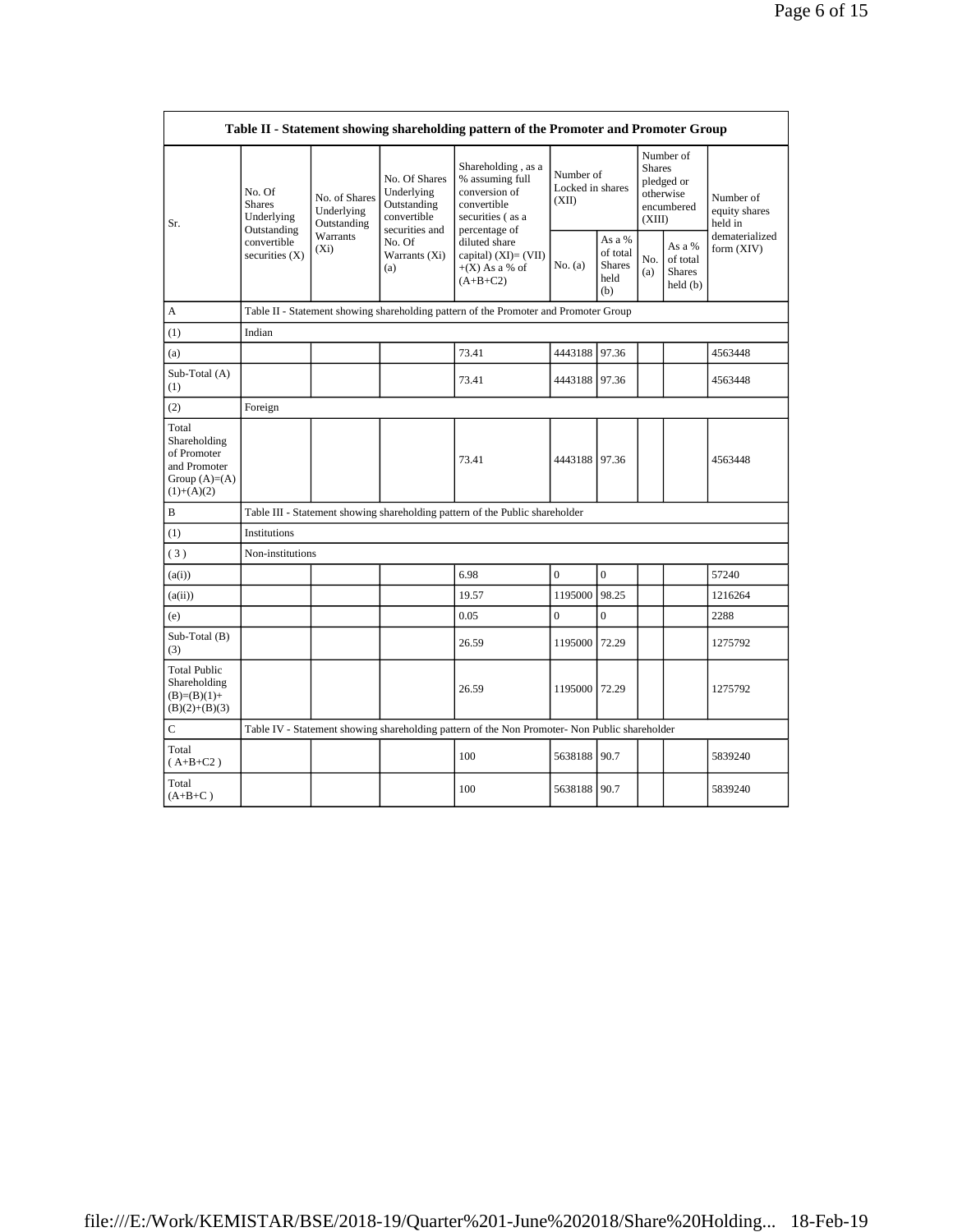|                                                                                                                                                                                         |                                                               |                                  | <b>Individuals/Hindu undivided Family</b>       |                                                      |                                                             |                                              |                                                  |
|-----------------------------------------------------------------------------------------------------------------------------------------------------------------------------------------|---------------------------------------------------------------|----------------------------------|-------------------------------------------------|------------------------------------------------------|-------------------------------------------------------------|----------------------------------------------|--------------------------------------------------|
| Searial No.                                                                                                                                                                             | $\mathbf{1}$                                                  | $\sqrt{2}$                       | $\mathfrak z$                                   | $\overline{4}$                                       | 5                                                           | 6                                            | $\overline{7}$                                   |
| Name of the<br>Shareholders<br>$($ I                                                                                                                                                    | <b>SHANTABEN</b><br>PARASHOTTAMDAS<br><b>PATEL</b>            | PARSHOTTAMBHAI<br>MOHANLAL PATEL | <b>PATEL</b><br><b>PARSHOTTAMDAS</b><br>M (HUF) | <b>HIRALBEN</b><br><b>DIPAKKUMAR</b><br><b>PATEL</b> | <b>PATEL</b><br><b>DIPAKKUMAR</b><br>PARASHOTTMDAS<br>(HUF) | KETANKUMAR<br>PARASHOTTAMDAS<br><b>PATEL</b> | <b>ANJANA</b><br><b>KETANKUM</b><br><b>PATEL</b> |
| PAN(II)                                                                                                                                                                                 | AHFPP4610D                                                    | AFJPP0355B                       | AAIHP0252K                                      | AHFPP6612D                                           | AAIHP0254R                                                  | AFJPP0418F                                   | AFIPK9418F                                       |
| No. of fully<br>paid up equity<br>shares held<br>(IV)                                                                                                                                   | 1213800                                                       | 1125940                          | 836400                                          | 612000                                               | 338640                                                      | 298144                                       | 55800                                            |
| No. Of Partly<br>paid-up equity<br>shares held<br>(V)                                                                                                                                   |                                                               |                                  |                                                 |                                                      |                                                             |                                              |                                                  |
| No. Of shares<br>underlying<br>Depository<br>Receipts (VI)                                                                                                                              |                                                               |                                  |                                                 |                                                      |                                                             |                                              |                                                  |
| Total nos.<br>shares held<br>$(VII) = (IV) +$<br>$(V)$ + $(VI)$                                                                                                                         | 1213800                                                       | 1125940                          | 836400                                          | 612000                                               | 338640                                                      | 298144                                       | 55800                                            |
| Shareholding<br>as a % of total<br>no. of shares<br>(calculated as<br>per SCRR,<br>1957) (VIII)<br>As a % of<br>$(A+B+C2)$                                                              | 19.53                                                         | 18.11                            | 13.45                                           | 9.84                                                 | 5.45                                                        | 4.8                                          | 0.9                                              |
|                                                                                                                                                                                         | Number of Voting Rights held in each class of securities (IX) |                                  |                                                 |                                                      |                                                             |                                              |                                                  |
| Class eg:X                                                                                                                                                                              | 1213800                                                       | 1125940                          | 836400                                          | 612000                                               | 338640                                                      | 298144                                       | 55800                                            |
| Class eg:y                                                                                                                                                                              |                                                               |                                  |                                                 |                                                      |                                                             |                                              |                                                  |
| Total                                                                                                                                                                                   | 1213800                                                       | 1125940                          | 836400                                          | 612000                                               | 338640                                                      | 298144                                       | 55800                                            |
| Total as a %<br>of Total<br>Voting rights                                                                                                                                               | 19.53                                                         | 18.11                            | 13.45                                           | 9.84                                                 | 5.45                                                        | 4.8                                          | 0.9                                              |
| No. Of Shares<br>Underlying<br>Outstanding<br>convertible<br>securities (X)                                                                                                             |                                                               |                                  |                                                 |                                                      |                                                             |                                              |                                                  |
| No. of Shares<br>Underlying<br>Outstanding<br>Warrants (Xi)                                                                                                                             |                                                               |                                  |                                                 |                                                      |                                                             |                                              |                                                  |
| No. Of Shares<br>Underlying<br>Outstanding<br>convertible<br>securities and<br>No. Of<br>Warrants (Xi)<br>(a)                                                                           |                                                               |                                  |                                                 |                                                      |                                                             |                                              |                                                  |
| Shareholding,<br>as a %<br>assuming full<br>conversion of<br>convertible<br>securities (as<br>a percentage<br>of diluted<br>share capital)<br>$(XI)=(VII)+$<br>$(Xi)(a)$ As a<br>$%$ of | 19.53                                                         | 18.11                            | 13.45                                           | 9.84                                                 | 5.45                                                        | 4.8                                          | 0.9                                              |
| $(A+B+C2)$                                                                                                                                                                              |                                                               |                                  |                                                 |                                                      |                                                             |                                              |                                                  |
| No. $(a)$                                                                                                                                                                               | Number of Locked in shares (XII)<br>1213800                   | 1125940                          | 836400                                          | 612000                                               | 338640                                                      | 298136                                       | $\boldsymbol{0}$                                 |
|                                                                                                                                                                                         | 100                                                           | 100                              | 100                                             | 100                                                  | 100                                                         | 100                                          | $\boldsymbol{0}$                                 |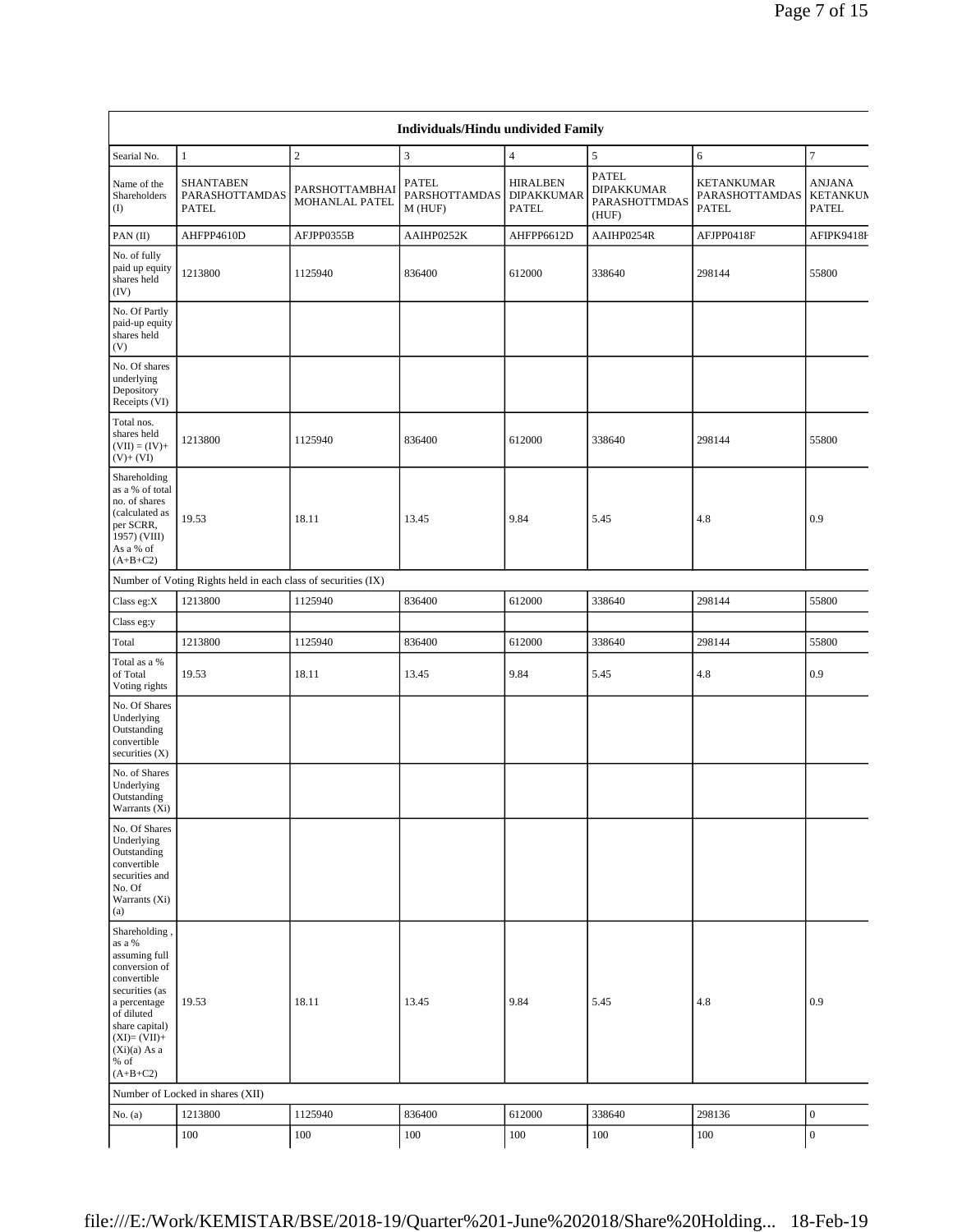| As a % of<br>total Shares<br>held (b)                                   |                              |          |          |          |          |          |          |  |  |
|-------------------------------------------------------------------------|------------------------------|----------|----------|----------|----------|----------|----------|--|--|
| Number of Shares pledged or otherwise encumbered (XIII)                 |                              |          |          |          |          |          |          |  |  |
| No. (a)                                                                 |                              |          |          |          |          |          |          |  |  |
| As a % of<br>total Shares<br>held (b)                                   |                              |          |          |          |          |          |          |  |  |
| Number of<br>equity shares<br>held in<br>dematerialized<br>form $(XIV)$ | 1213800                      | 1125940  | 836400   | 612000   | 338640   | 298144   | 55800    |  |  |
|                                                                         | Reason for not providing PAN |          |          |          |          |          |          |  |  |
| Reason for<br>not providing<br>PAN                                      |                              |          |          |          |          |          |          |  |  |
| Shareholder<br>type                                                     | Promoter                     | Promoter | Promoter | Promoter | Promoter | Promoter | Promoter |  |  |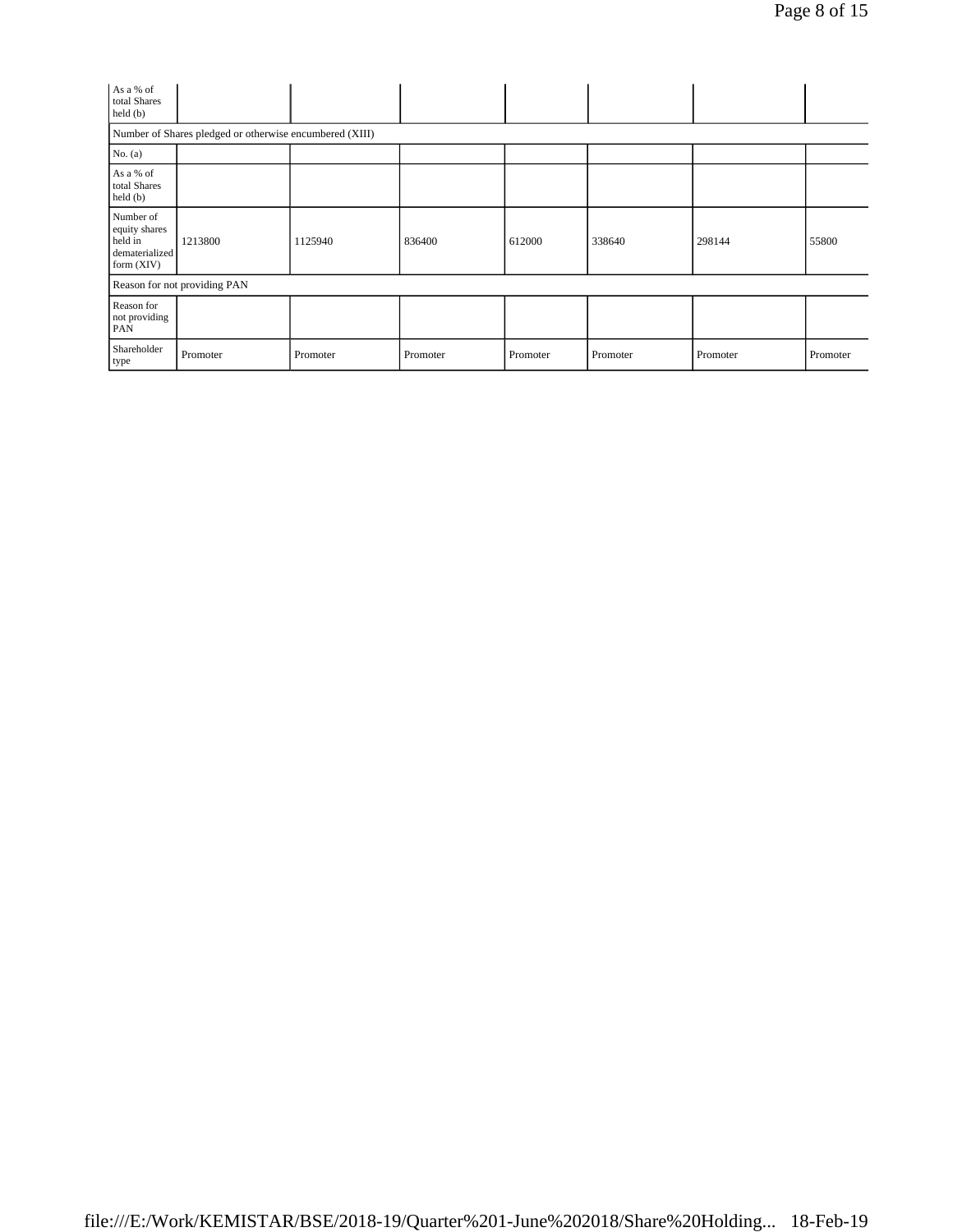| Searial No.<br>Name of the<br>Shareholders<br>$($ I<br>PAN(II)<br>No. of fully<br>paid up equity<br>shares held<br>(IV)<br>No. Of Partly<br>paid-up equity<br>shares held<br>(V)<br>No. Of shares<br>underlying<br>Depository<br>Receipts (VI) | 8<br><b>SAVALIA</b><br>VASANTBHAI<br>B<br>BJQPS0017K<br>20040 | 9<br><b>DIPAKKUMAR</b><br><b>PARASHOTTAMDAS</b><br><b>PATEL</b><br>ADOPP4635M<br>18272 | 10<br>MATHURBHAI<br><b>MANJIBHAI</b><br><b>JOGANI</b><br>ACTPP8463D | 11<br><b>KANANI</b><br><b>ANILKUMAR</b><br><b>DEVRAJBHAI</b> | 12<br><b>DILIPKUMAR</b>          | 13<br>MAHESHKUMAR                | 14                            |
|------------------------------------------------------------------------------------------------------------------------------------------------------------------------------------------------------------------------------------------------|---------------------------------------------------------------|----------------------------------------------------------------------------------------|---------------------------------------------------------------------|--------------------------------------------------------------|----------------------------------|----------------------------------|-------------------------------|
|                                                                                                                                                                                                                                                |                                                               |                                                                                        |                                                                     |                                                              |                                  |                                  |                               |
|                                                                                                                                                                                                                                                |                                                               |                                                                                        |                                                                     |                                                              | <b>POPATLAL</b><br><b>KANANI</b> | <b>POPATLAL</b><br><b>KANANI</b> | <b>ANILKUMAR</b><br>C. THAKER |
|                                                                                                                                                                                                                                                |                                                               |                                                                                        |                                                                     | BBJPK7076D                                                   | ACVPK0517D                       | ABAPK6701D                       | ABNPT6366L                    |
|                                                                                                                                                                                                                                                |                                                               |                                                                                        | 16400                                                               | 14400                                                        | 5060                             | 5040                             | 3472                          |
|                                                                                                                                                                                                                                                |                                                               |                                                                                        |                                                                     |                                                              |                                  |                                  |                               |
|                                                                                                                                                                                                                                                |                                                               |                                                                                        |                                                                     |                                                              |                                  |                                  |                               |
| Total nos.<br>shares held<br>$(VII) = (IV) +$<br>$(V)+(VI)$                                                                                                                                                                                    | 20040                                                         | 18272                                                                                  | 16400                                                               | 14400                                                        | 5060                             | 5040                             | 3472                          |
| Shareholding<br>as a % of total<br>no. of shares<br>(calculated as<br>per SCRR,<br>1957) (VIII)<br>As a % of<br>$(A+B+C2)$                                                                                                                     | 0.32                                                          | 0.29                                                                                   | 0.26                                                                | 0.23                                                         | 0.08                             | 0.08                             | 0.06                          |
|                                                                                                                                                                                                                                                |                                                               | Number of Voting Rights held in each class of securities (IX)                          |                                                                     |                                                              |                                  |                                  |                               |
| Class eg:X                                                                                                                                                                                                                                     | 20040                                                         | 18272                                                                                  | 16400                                                               | 14400                                                        | 5060                             | 5040                             | 3472                          |
| Class eg:y                                                                                                                                                                                                                                     |                                                               |                                                                                        |                                                                     |                                                              |                                  |                                  |                               |
| Total                                                                                                                                                                                                                                          | 20040                                                         | 18272                                                                                  | 16400                                                               | 14400                                                        | 5060                             | 5040                             | 3472                          |
| Total as a %<br>of Total<br>Voting rights                                                                                                                                                                                                      | 0.32                                                          | 0.29                                                                                   | 0.26                                                                | 0.23                                                         | 0.08                             | 0.08                             | 0.06                          |
| No. Of Shares<br>Underlying<br>Outstanding<br>convertible<br>securities (X)                                                                                                                                                                    |                                                               |                                                                                        |                                                                     |                                                              |                                  |                                  |                               |
| No. of Shares<br>Underlying<br>Outstanding<br>Warrants (Xi)                                                                                                                                                                                    |                                                               |                                                                                        |                                                                     |                                                              |                                  |                                  |                               |
| No. Of Shares<br>Underlying<br>Outstanding<br>convertible<br>securities and<br>No. Of<br>Warrants (Xi)<br>(a)                                                                                                                                  |                                                               |                                                                                        |                                                                     |                                                              |                                  |                                  |                               |
| Shareholding,<br>as a %<br>assuming full<br>conversion of<br>convertible<br>securities (as<br>a percentage<br>of diluted<br>share capital)<br>$(XI)=(VII)+$<br>$(Xi)(a)$ As a<br>% of                                                          | 0.32                                                          | 0.29                                                                                   | 0.26                                                                | 0.23                                                         | 0.08                             | 0.08                             | 0.06                          |
| $(A+B+C2)$                                                                                                                                                                                                                                     |                                                               |                                                                                        |                                                                     |                                                              |                                  |                                  |                               |
|                                                                                                                                                                                                                                                | Number of Locked in shares (XII)<br>$\boldsymbol{0}$          | 18272                                                                                  | $\boldsymbol{0}$                                                    | $\boldsymbol{0}$                                             | $\boldsymbol{0}$                 | $\mathbf{0}$                     | $\boldsymbol{0}$              |
| No. (a)                                                                                                                                                                                                                                        |                                                               |                                                                                        |                                                                     |                                                              |                                  |                                  |                               |
|                                                                                                                                                                                                                                                | $\boldsymbol{0}$                                              | 100                                                                                    | $\boldsymbol{0}$                                                    | $\boldsymbol{0}$                                             | $\boldsymbol{0}$                 | $\boldsymbol{0}$                 | $\boldsymbol{0}$              |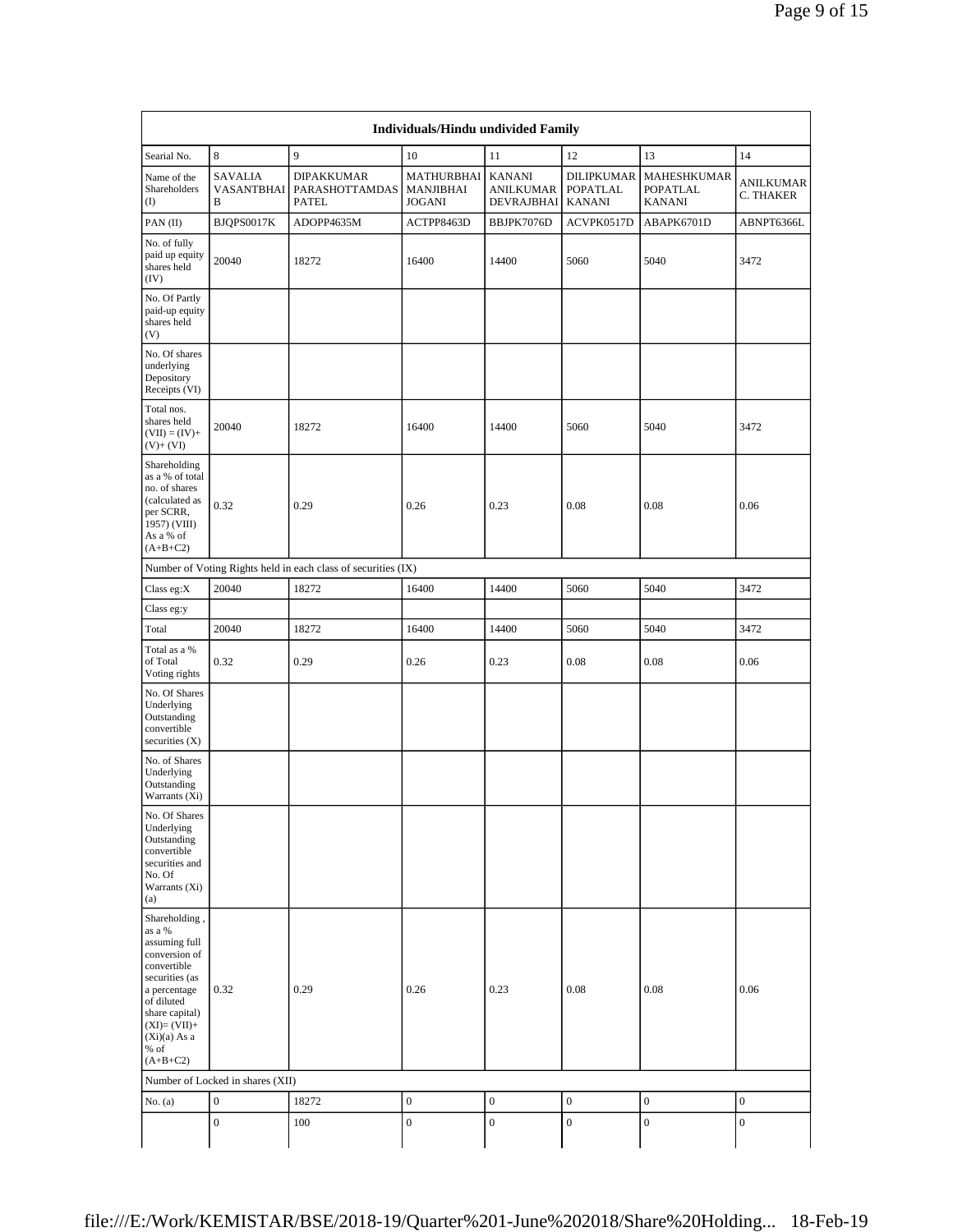| As a % of<br>total Shares<br>held(b)                                  |                              |          |          |          |          |          |          |  |  |
|-----------------------------------------------------------------------|------------------------------|----------|----------|----------|----------|----------|----------|--|--|
| Number of Shares pledged or otherwise encumbered (XIII)               |                              |          |          |          |          |          |          |  |  |
| No. $(a)$                                                             |                              |          |          |          |          |          |          |  |  |
| As a % of<br>total Shares<br>held (b)                                 |                              |          |          |          |          |          |          |  |  |
| Number of<br>equity shares<br>held in<br>dematerialized<br>form (XIV) | 20040                        | 18272    | 16400    | 14400    | 5060     | 5040     | 3472     |  |  |
|                                                                       | Reason for not providing PAN |          |          |          |          |          |          |  |  |
| Reason for<br>not providing<br><b>PAN</b>                             |                              |          |          |          |          |          |          |  |  |
| Shareholder<br>type                                                   | Promoter                     | Promoter | Promoter | Promoter | Promoter | Promoter | Promoter |  |  |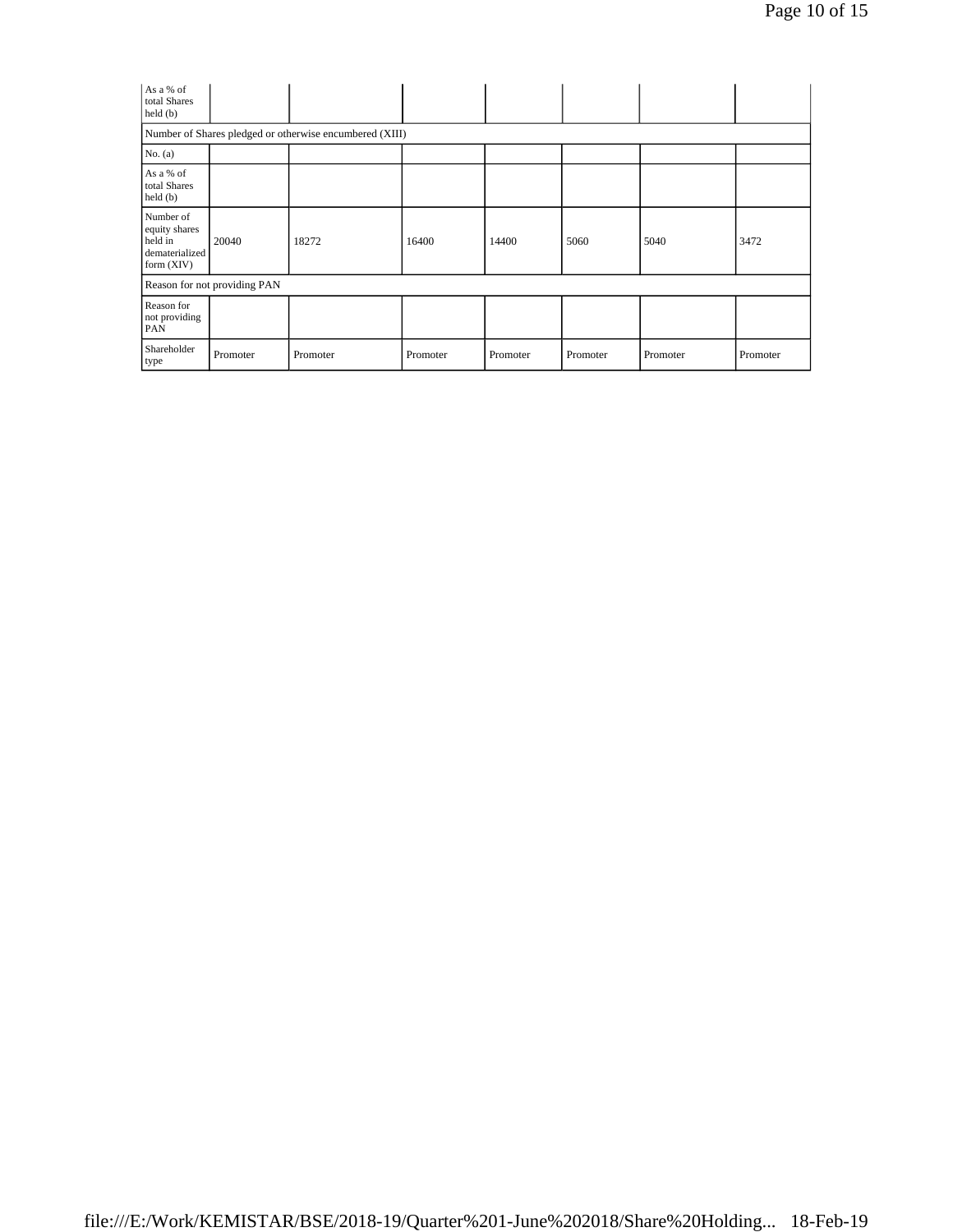|                                                                                                                                                                                           | Individuals/Hindu undivided Family                            |                       |
|-------------------------------------------------------------------------------------------------------------------------------------------------------------------------------------------|---------------------------------------------------------------|-----------------------|
| Searial No.                                                                                                                                                                               | 15                                                            |                       |
| Name of the<br>Shareholders (I)                                                                                                                                                           | INDUBEN MAHESHKUMAR KANANI                                    | Click here to go back |
| PAN(II)                                                                                                                                                                                   | AELPK9760J                                                    | Total                 |
| No. of fully paid<br>up equity shares<br>held (IV)                                                                                                                                        | 40                                                            | 4563448               |
| No. Of Partly paid-<br>up equity shares<br>held (V)                                                                                                                                       |                                                               |                       |
| No. Of shares<br>underlying<br>Depository<br>Receipts (VI)                                                                                                                                |                                                               |                       |
| Total nos. shares<br>held $(VII) = (IV) +$<br>$(V)+(VI)$                                                                                                                                  | 40                                                            | 4563448               |
| Shareholding as a<br>% of total no. of<br>shares (calculated<br>as per SCRR,<br>1957) (VIII) As a<br>% of $(A+B+C2)$                                                                      | $\boldsymbol{0}$                                              | 73.41                 |
|                                                                                                                                                                                           | Number of Voting Rights held in each class of securities (IX) |                       |
| Class eg:X                                                                                                                                                                                | 40                                                            | 4563448               |
| Class eg:y                                                                                                                                                                                |                                                               |                       |
| Total                                                                                                                                                                                     | 40                                                            | 4563448               |
| Total as a % of<br><b>Total Voting rights</b>                                                                                                                                             | $\boldsymbol{0}$                                              | 73.41                 |
| No. Of Shares<br>Underlying<br>Outstanding<br>convertible<br>securities $(X)$                                                                                                             |                                                               |                       |
| No. of Shares<br>Underlying<br>Outstanding<br>Warrants (Xi)                                                                                                                               |                                                               |                       |
| No. Of Shares<br>Underlying<br>Outstanding<br>convertible<br>securities and No.<br>Of Warrants (Xi)<br>(a)                                                                                |                                                               |                       |
| Shareholding, as a<br>% assuming full<br>conversion of<br>convertible<br>securities (as a<br>percentage of<br>diluted share<br>capital) (XI)= (VII)<br>$+(Xi)(a)$ As a % of<br>$(A+B+C2)$ | $\boldsymbol{0}$                                              | 73.41                 |
| Number of Locked in shares (XII)                                                                                                                                                          |                                                               |                       |
| No. $(a)$                                                                                                                                                                                 | $\boldsymbol{0}$                                              | 4443188               |
| As a % of total<br>Shares held (b)                                                                                                                                                        | $\boldsymbol{0}$                                              | 97.36                 |
|                                                                                                                                                                                           | Number of Shares pledged or otherwise encumbered (XIII)       |                       |
| No. $(a)$                                                                                                                                                                                 |                                                               |                       |
| As a % of total<br>Shares held (b)                                                                                                                                                        |                                                               |                       |
| Number of equity<br>shares held in<br>dematerialized<br>form (XIV)                                                                                                                        | 40                                                            | 4563448               |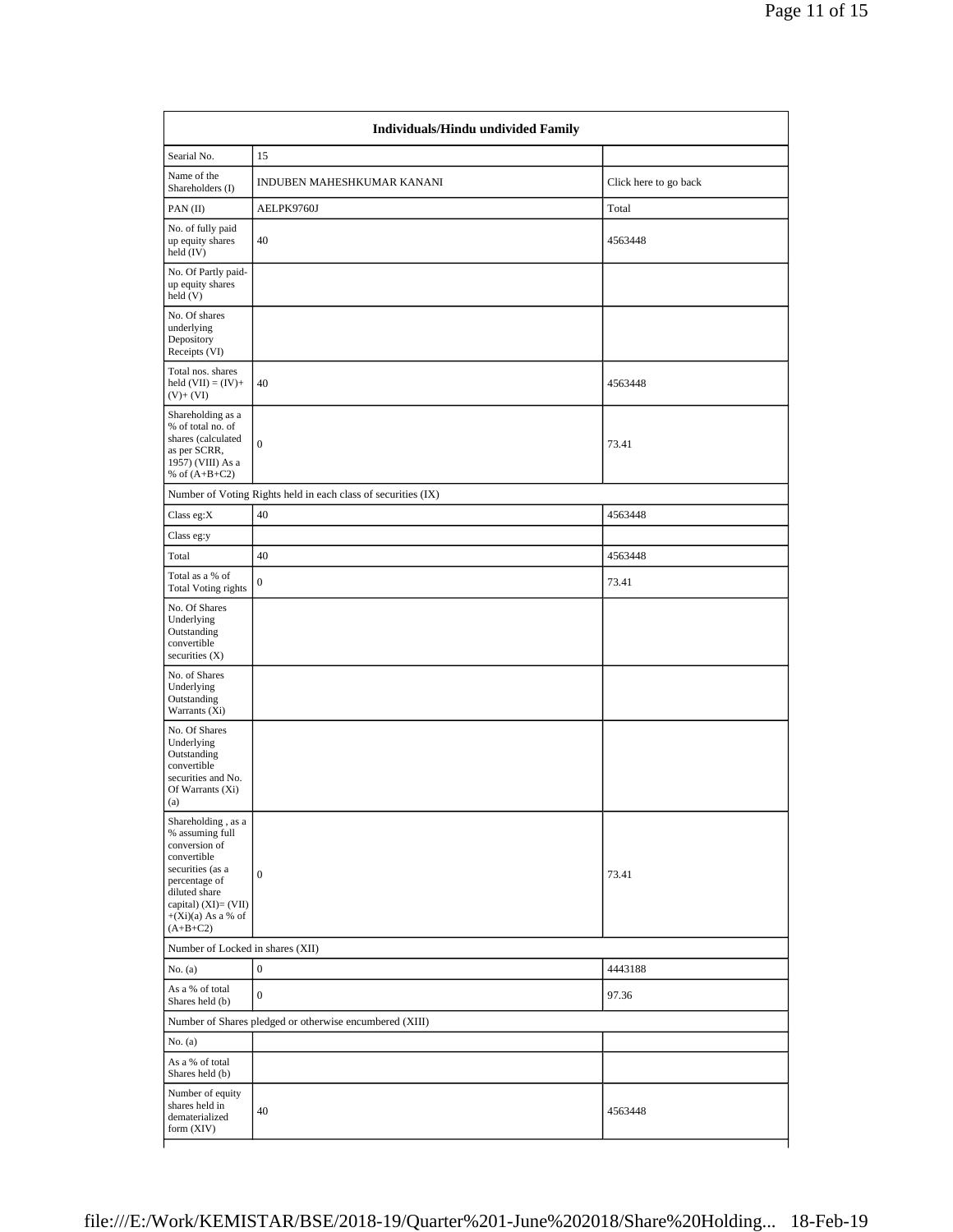|                                 | Reason for not providing PAN |  |  |  |  |  |  |  |
|---------------------------------|------------------------------|--|--|--|--|--|--|--|
| Reason for not<br>providing PAN |                              |  |  |  |  |  |  |  |
| Shareholder type                | Promoter                     |  |  |  |  |  |  |  |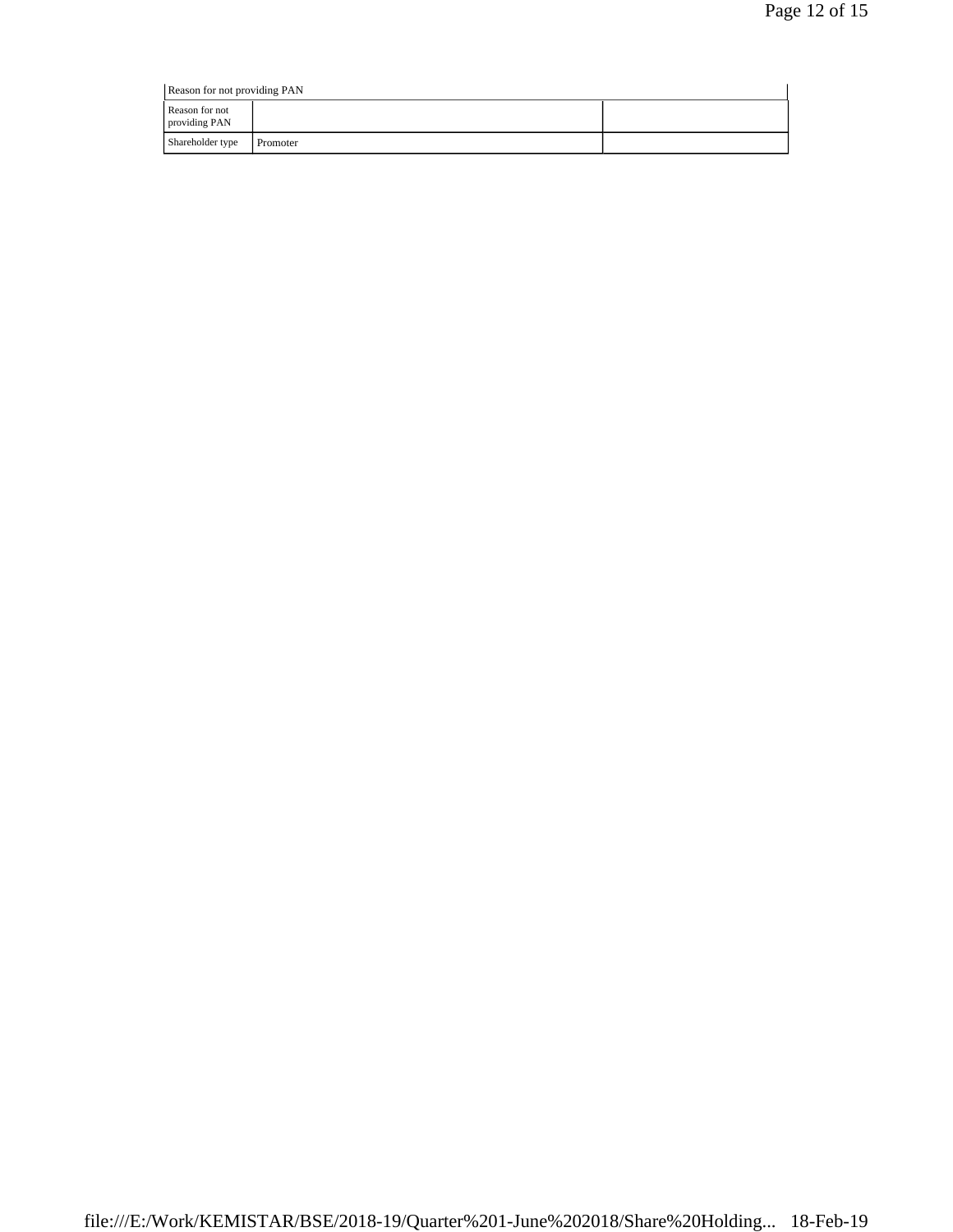| Any Other (specify)                                                                                                                                                                      |                                                               |                         |                  |                       |  |  |  |
|------------------------------------------------------------------------------------------------------------------------------------------------------------------------------------------|---------------------------------------------------------------|-------------------------|------------------|-----------------------|--|--|--|
| Searial No.                                                                                                                                                                              | $\mathbf{1}$                                                  | $\sqrt{2}$              | 3                |                       |  |  |  |
| Category                                                                                                                                                                                 | <b>Bodies Corporate</b>                                       | <b>Clearing Members</b> | <b>HUF</b>       |                       |  |  |  |
| Category / More<br>than 1 percentage                                                                                                                                                     | Category                                                      | Category                | Category         |                       |  |  |  |
| Name of the<br>Shareholders (I)                                                                                                                                                          |                                                               |                         |                  | Click here to go back |  |  |  |
| PAN (II)                                                                                                                                                                                 |                                                               |                         |                  | Total                 |  |  |  |
| No. of the<br>Shareholders (I)                                                                                                                                                           | 14                                                            | $\mathbf{2}$            | 1                | 17                    |  |  |  |
| No. of fully paid<br>up equity shares<br>held $(IV)$                                                                                                                                     | 3080                                                          | 32                      | 24               | 3136                  |  |  |  |
| No. Of Partly paid-<br>up equity shares<br>held(V)                                                                                                                                       |                                                               |                         |                  |                       |  |  |  |
| No. Of shares<br>underlying<br>Depository<br>Receipts (VI)                                                                                                                               |                                                               |                         |                  |                       |  |  |  |
| Total nos. shares<br>held $(VII) = (IV) +$<br>$(V)+(VI)$                                                                                                                                 | 3080                                                          | 32                      | 24               | 3136                  |  |  |  |
| Shareholding as a<br>% of total no. of<br>shares (calculated<br>as per SCRR,<br>1957) (VIII) As a<br>% of $(A+B+C2)$                                                                     | 0.05                                                          | $\boldsymbol{0}$        | 0                | 0.05                  |  |  |  |
|                                                                                                                                                                                          | Number of Voting Rights held in each class of securities (IX) |                         |                  |                       |  |  |  |
| Class eg: X                                                                                                                                                                              | 3080                                                          | 32                      | 24               | 3136                  |  |  |  |
| Class eg:y                                                                                                                                                                               |                                                               |                         |                  |                       |  |  |  |
| Total                                                                                                                                                                                    | 3080                                                          | 32                      | 24               | 3136                  |  |  |  |
| Total as a % of<br><b>Total Voting rights</b>                                                                                                                                            | 0.05                                                          | $\boldsymbol{0}$        | $\boldsymbol{0}$ | 0.05                  |  |  |  |
| No. Of Shares<br>Underlying<br>Outstanding<br>convertible<br>securities $(X)$                                                                                                            |                                                               |                         |                  |                       |  |  |  |
| No. of Shares<br>Underlying<br>Outstanding<br>Warrants (Xi)                                                                                                                              |                                                               |                         |                  |                       |  |  |  |
| No. Of Shares<br>Underlying<br>Outstanding<br>convertible<br>securities and No.<br>Of Warrants (Xi)<br>(a)                                                                               |                                                               |                         |                  |                       |  |  |  |
| Shareholding, as a<br>% assuming full<br>conversion of<br>convertible<br>securities (as a<br>percentage of<br>diluted share<br>capital) $(XI) = (VII)$<br>$+(X)$ As a % of<br>$(A+B+C2)$ | 0.05                                                          | $\boldsymbol{0}$        | $\boldsymbol{0}$ | 0.05                  |  |  |  |
| Number of Locked in shares (XII)                                                                                                                                                         |                                                               |                         |                  |                       |  |  |  |
| No. $(a)$                                                                                                                                                                                | $\boldsymbol{0}$                                              | $\boldsymbol{0}$        | $\boldsymbol{0}$ | $\boldsymbol{0}$      |  |  |  |
| As a % of total<br>Shares held (b)                                                                                                                                                       | $\boldsymbol{0}$                                              | $\boldsymbol{0}$        | $\boldsymbol{0}$ | $\boldsymbol{0}$      |  |  |  |
| Number of equity<br>shares held in<br>dematerialized<br>form (XIV)                                                                                                                       | 2232                                                          | 32                      | 24               | 2288                  |  |  |  |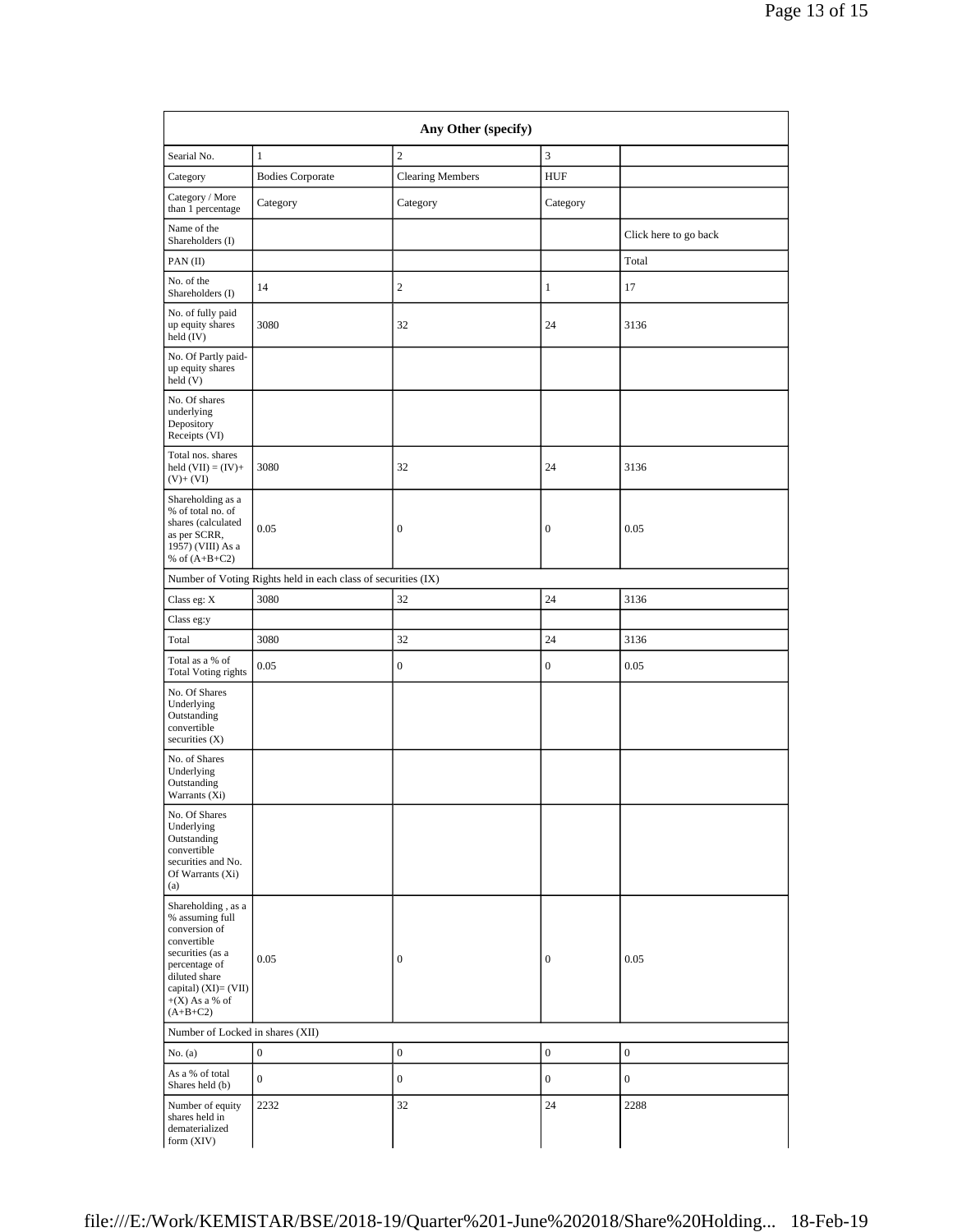| Reason for not providing PAN    |  |  |  |  |  |  |
|---------------------------------|--|--|--|--|--|--|
| Reason for not<br>providing PAN |  |  |  |  |  |  |